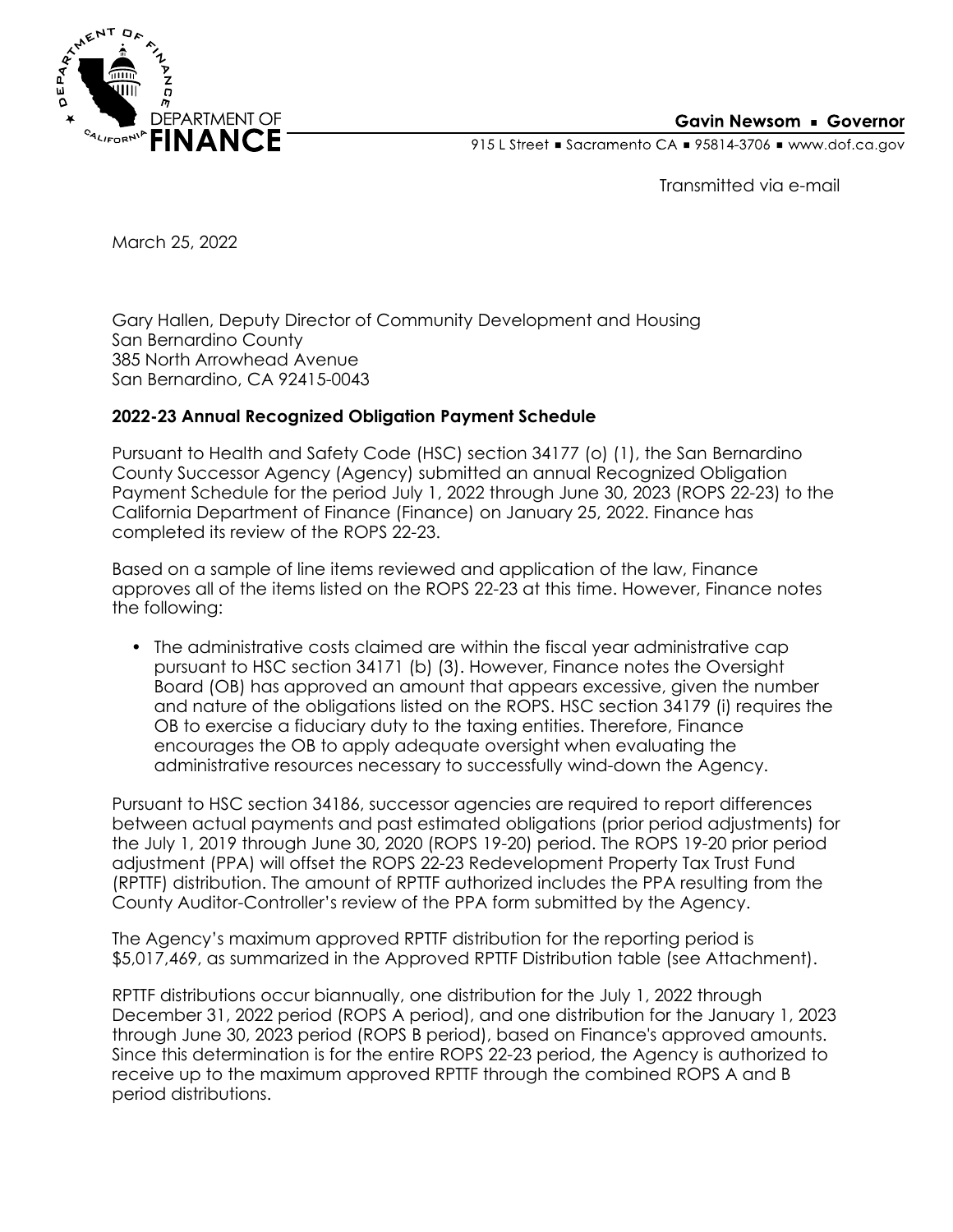Gary Hallen March 25, 2022 Page 2

This is our final determination regarding the obligations listed on the ROPS 22-23. This determination only applies to items when funding was requested for the 12-month period. If a determination by Finance in a previous ROPS is currently the subject of litigation, the item will continue to reflect the determination until the matter is resolved.

The ROPS 22-23 form submitted by the Agency and this determination letter will be posted on our website:

<http://dof.ca.gov/Programs/Redevelopment/ROPS/>

This determination is effective for the ROPS 22-23 period only and should not be conclusively relied upon for future ROPS periods. All items listed on a future ROPS are subject to Finance's review and may be adjusted even if not adjusted on this ROPS or a preceding ROPS. The only exception is for items that have received a Final and Conclusive determination from Finance pursuant to HSC section 34177.5 (i). Finance's review of Final and Conclusive items is limited to confirming the scheduled payments as required by the obligation.

The amount available from the RPTTF is the same as the amount of property tax increment available prior to the enactment of the redevelopment dissolution law. Therefore, as a practical matter, the ability to fund the items on the ROPS with property tax increment is limited to the amount of funding available to the Agency in the RPTTF.

Please direct inquiries to Zuber Tejani, Supervisor, or Michael Barr, Staff, at (916) 322-2985.

Sincerely,

Cheryl S. McComick

**ENNIFER WHITAKER** Program Budget Manager

Linda Santillano, Chief Deputy, Property Tax, San Bernardino County cc: Mariam Chalaby, Staff Analyst II, San Bernardino County